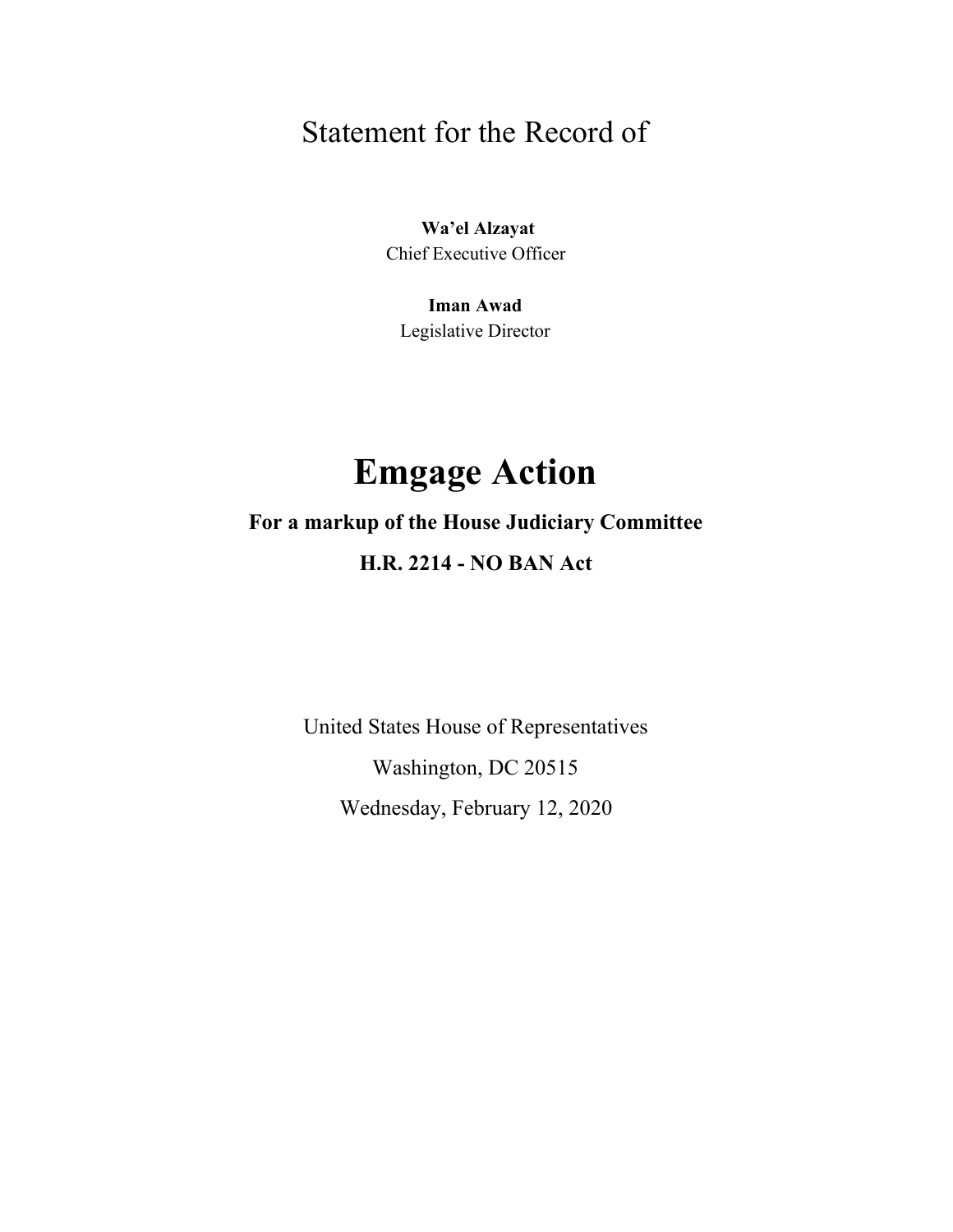#### **I. Introduction**

January 27, 2020 marked the third anniversary of the [Trump Administration's Muslim Ban](https://www.whitehouse.gov/presidential-actions/executive-order-protecting-nation-foreign-terrorist-entry-united-states-2/)<sup>1</sup> - an order prohibiting immigrant and non-immigrant visas to nationals from Iran, Libya, North Korea, Somalia, Syria, Venezuela, and Yemen. Following this announcement, thousands of people gathered at airports across the  $U.S.<sup>2</sup>$  to protest and show their support for Muslim communities effected by this bigoted policy. In an effort to further curb immigration, President Donald J. Trump recently [expanded his original order](http://news.trust.org//item/20200131192545-k6ads/)<sup>3</sup> to now include prohibiting immigrant visas from being issued to nationals from Sudan, Tanzania, Eritrea, Kyrgyzstan, Burma and Nigeria.

Emgage Action, a leading Muslim American civic engagement organization, has worked extensively with members of Congress to introduce and support meaningful legislation to repeal and prevent future bans on vulnerable populations. In light of these efforts, Emgage Action supports to move  $H.R. 2214 - NO BAN Act<sup>4</sup>$  $H.R. 2214 - NO BAN Act<sup>4</sup>$  forward, with the condition of the legislation remaining free from harmful or restrictive amendments. It is imperative to maintain the current language which includes repealin all iterations of the Muslim Bans (including the latest expansion) and language to amend the Immigration and Naturalization Act (INA) as a means to prevent future abuses of power.

From the beginning, the Trump Administration made it clear that there would be slow attacks and decreases in immigration to this country. There has been a clear agenda directly targeting minorities, with lethal consequences. To date, thirteen countries - mainly Muslim-majority and African countries - have been affected by these actions and discriminatory policies.

As one of the defining moments for Muslim Americans over the last few years, the Muslim Ban and its expanded African Ban has been the source of unnecessary hardship for thousands of parents, children, and families that have been separated from their loved ones. The barrage of vitriol in the form of tweets, remarks, nominations, and policies from the Trump Administration should have been enough to prove Trump's animosity towards Muslims.

Nobody should be blocked from entering this country based on how they choose to practice their faith or where they come from. That is why we must repeal these restrictions and Congress must

<sup>&</sup>lt;sup>1</sup> United States, Executive Office of the President Donald Trump. Executive order 13769: Executive Order [Protecting](https://www.whitehouse.gov/presidential-actions/executive-order-protecting-nation-foreign-terrorist-entry-united-states-2/) The Nation From Foreign [Terrorist](https://www.whitehouse.gov/presidential-actions/executive-order-protecting-nation-foreign-terrorist-entry-united-states-2/) Entry Into The United States.

<sup>&</sup>lt;sup>2</sup> Time, Trump's Muslim Ban: New York Muslims Encouraged by Mass Support as Thousands Protest Trump's Immiration Ban (January 30, 2017), <https://time.com/4653063/donald-trump-muslim-ban-new-york-protests/>.

<sup>&</sup>lt;sup>3</sup> Reuters, Trump to Expand Travel Ban to Six Additional Countries - U.S. Official (January 31, 2020) [http://news.trust.org/item/20200131192545-k6ads/.](http://news.trust.org/item/20200131192545-k6ads/)

<sup>4</sup> United States. Congress House. National Origin-Based [Antidiscrimination](https://www.congress.gov/bill/116th-congress/house-bill/2214?q=%7B%22search%22%3A%5B%22National+Origin-Based+Antidiscrimination+for+Nonimmigrants%22%5D%7D&s=1&r=1) for Nonimmigrants Act. 116th Congress, H.R. 2214.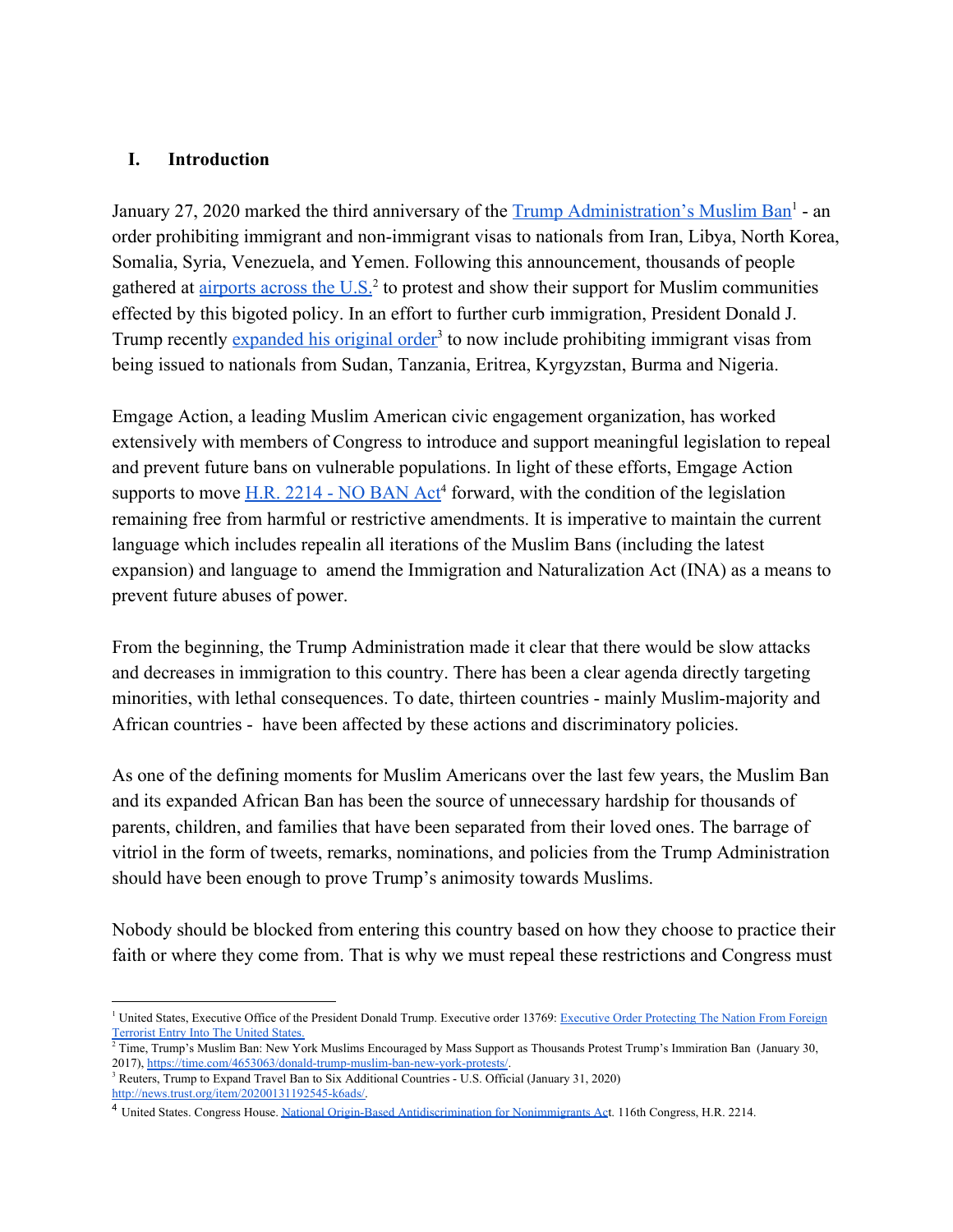pass the NO BAN Act. The bill would effectively repeal every iteration of the Muslim, asylum, refugee and African bans, amend the Immigration and Nationality Act's nondiscrimination provision to explicitly prohibit discrimination based on religion, and limit overreach by the federal government's executive branch to introduce future bans.

#### **II. The Importance and Urgency of the NO BAN Act**

Since 2017, the Muslim Ban has [separated families](https://www.brennancenter.org/our-work/analysis-opinion/muslim-ban-family-separation-policy)<sup>5</sup>, denied individuals of [life-saving medical](https://www.washingtonpost.com/national/coveted-waivers-for-trumps-travel-ban-remain-elusive-for-citizens-of-muslim-majority-countries/2018/05/22/d48cc8d8-48b6-11e8-827e-190efaf1f1ee_story.html) [procedures](https://www.washingtonpost.com/national/coveted-waivers-for-trumps-travel-ban-remain-elusive-for-citizens-of-muslim-majority-countries/2018/05/22/d48cc8d8-48b6-11e8-827e-190efaf1f1ee_story.html)<sup>6</sup>, and prohibited others from [visiting their family](https://www.washingtonpost.com/world/national-security/travel-ban-to-take-effect-as-state-department-defines-close-family/2017/06/29/03eb8a8e-eba6-4749-9fa2-79117be89884_story.html)<sup>7</sup> within the United States. Simply put, the NO BAN Act, as it stands, is the best effort to-date to repeal and prevent these policies from future implementation.

This urgent legislation would (1) rescind every interation of the Muslim ban, including the refugee ban, the asylum ban; (2) expand and amend immigration legislation to prevent discrimination on the basis of religion by adding language to the INA, (3) require the executive branch to meet a more stringent and reasonable standard before issuing future bans, (4) and implement a Congressional check executive authority so that no future president has the power to issue any ban similar to the Muslim ban.

The NO BAN Act not only repeals the current bans, but it also creates more stringent prerequisites such that any future ban would have to be based upon credible facts and specific events, rather than the current vague criteria. Most importantly, it establishes a system of checks and balances by allowing Congress to hold the executive branch accountable should any future ban of its kind be imposed.

Most Americans share a common narrative, many citizens are a product of their family's immigration to this great nation. The United States is a product of the diverse waves of immigration which have only strengthened our communities. What connects these narratives has always been the common dream of pursuing opportunities in America. The Muslim Ban, in all of its iterations, including its most recent expansion to six additional countries, not only stifles those dreams but it is also unconstitutional as it targets individuals based on their religion and national origin. It is time for Congress to take action and ensure the American people that no future

<sup>5</sup> Brennan Center, The Muslim Ban: A Family Separation Policy (June 29, 2019),

<https://www.brennancenter.org/our-work/analysis-opinion/muslim-ban-family-separation-policy>.

<sup>6</sup> Washington Post, Coveted Exemptions from Trump's Travel Ban Remain Elusive for Citizens of Muslim-Majority Countries (May 22, 2018), [https://www.washingtonpost.com/national/coveted-waivers-for-trumps-travel-ban-remain-elusive-for-citizens-of-muslim-majority-countries/2018](https://www.washingtonpost.com/national/coveted-waivers-for-trumps-travel-ban-remain-elusive-for-citizens-of-muslim-majority-countries/2018/05/22/d48cc8d8-48b6-11e8-827e-190efaf1f1ee_story.html) [/05/22/d48cc8d8-48b6-11e8-827e-190efaf1f1ee\\_story.html](https://www.washingtonpost.com/national/coveted-waivers-for-trumps-travel-ban-remain-elusive-for-citizens-of-muslim-majority-countries/2018/05/22/d48cc8d8-48b6-11e8-827e-190efaf1f1ee_story.html).

Washington Post, Travel Ban Takes Effect as State Department Defines "Close Family" (June 29, 2017),

[https://www.washingtonpost.com/world/national-security/travel-ban-to-take-effect-as-state-department-defines-close-family/2017/06/29/03eb8a8](https://www.washingtonpost.com/world/national-security/travel-ban-to-take-effect-as-state-department-defines-close-family/2017/06/29/03eb8a8e-eba6-4749-9fa2-79117be89884_story.html) [e-eba6-4749-9fa2-79117be89884\\_story.html](https://www.washingtonpost.com/world/national-security/travel-ban-to-take-effect-as-state-department-defines-close-family/2017/06/29/03eb8a8e-eba6-4749-9fa2-79117be89884_story.html).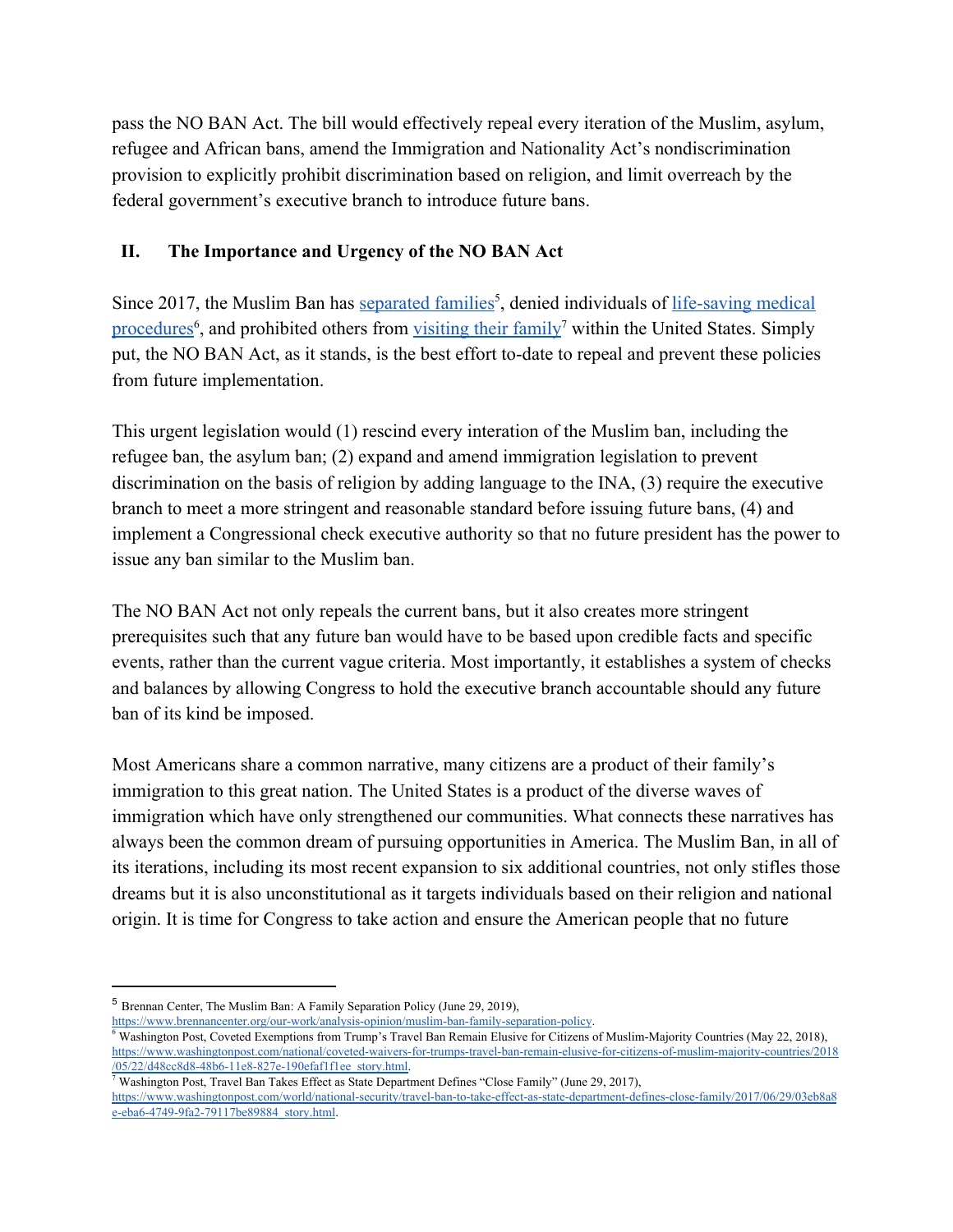Administration will have the authority to enact such a blanket ban targeting individuals based on their religion or national origin.

As such, the NO BAN Act is our legislative obligation in order to protect these freedoms. It is Congress' obligation to protect religious freedoms for all people, with no concessions. Although the Supreme Court of the United States (SCOTUS) ruled in favor of Trump's ban, the decision will remain a stain on our history - of the likes of the [Korematsu vs. United States](https://www.uscourts.gov/educational-resources/educational-activities/facts-and-case-summary-korematsu-v-us)<sup>8</sup> decision in 1944. Congress can change the direction and stand on the right side of history by amending the INA and by repealing the the Muslim, refugee, asylum and African bans.

#### **III. Timeline and Effects of the Trump Administration's Muslim and African Ban**

From the candidacy of Donald J. Trump to his inauspicious election to President of the United States, minority communities across this great nation understood the implications of this fateful day and the hardships they would inevitably face. From calling for the "[complete and total](https://www.washingtonpost.com/news/post-politics/wp/2015/12/07/donald-trump-calls-for-total-and-complete-shutdown-of-muslims-entering-the-united-states/) [shutdown](https://www.washingtonpost.com/news/post-politics/wp/2015/12/07/donald-trump-calls-for-total-and-complete-shutdown-of-muslims-entering-the-united-states/)"<sup>9</sup> of Muslims into this country to [manufacturing a crisis](https://www.theatlantic.com/politics/archive/2018/06/trump-manufactured-crises-immigration/563495/)<sup>10</sup> at our border to [denigrating](https://www.nytimes.com/2018/01/11/us/politics/trump-shithole-countries.html) [African](https://www.nytimes.com/2018/01/11/us/politics/trump-shithole-countries.html)<sup> $11$ </sup> nations, there is zero surprise that multiple policies have been implemented which directly halt immigration mainly from countries with large Muslim, brown and black communities.

The first Muslim Ban (before the end of 2017 there would be four iterations) to the most recent expansion, the Trump Administration always made their intentions clear. Specifically highlighting these concerns, the most astonishing reaction came from SCOTUS. Written in the dissent, as presented by Justice Sonia Sotomayor, she referenced President Trump's own words which make it clear that the intent of these policies have always been to infringe upon the rights of Muslims and to target specifically the world's most vulnerable populations.

Further cementing the insidious intent, the waiver program demonstrates the skewed implementation of the Ban. According to reporting by [Reuters](https://www.reuters.com/article/us-usa-immigration-visas-exclusive/exclusive-only-6-percent-of-those-subject-to-trump-travel-ban-granted-u-s-waivers-idUSKCN1RG30X)<sup>12</sup>, between December 8, 2017 and October 31, 2018, State Department officers ruled on nearly 38,000 applications for non-immigrant and immigrant visas filed by people subject to the travel ban who otherwise

<sup>8</sup> Korematsu v. United States, 323 U.S. 214 (1944)

<sup>9</sup> Washington Post, Trump Calls for "Total and Complete Shutdown of Muslims entering the United States" (December 7, 2015), [https://www.washingtonpost.com/news/post-politics/wp/2015/12/07/donald-trump-calls-for-total-and-complete-shutdown-of-muslims-entering-th](https://www.washingtonpost.com/news/post-politics/wp/2015/12/07/donald-trump-calls-for-total-and-complete-shutdown-of-muslims-entering-the-united-states/) [e-united-states/.](https://www.washingtonpost.com/news/post-politics/wp/2015/12/07/donald-trump-calls-for-total-and-complete-shutdown-of-muslims-entering-the-united-states/)

<sup>10</sup> The Atlantic, Why Trump Keeps Creating Crises (June 23, 2018),

[https://www.theatlantic.com/politics/archive/2018/06/trump-manufactured-crises-immigration/563495/.](https://www.theatlantic.com/politics/archive/2018/06/trump-manufactured-crises-immigration/563495/)

<sup>&</sup>lt;sup>11</sup> New York TImes, Trump Alarms Lawmakers with Disparaging Words for Haiti and Africa (January 11, 2018), <https://www.nytimes.com/2018/01/11/us/politics/trump-shithole-countries.html>.

<sup>&</sup>lt;sup>12</sup> Reuters, Exclusive: Only 6 percent of those subject to Trump travel ban granted U.S. waivers (April 4, 2019), [https://www.reuters.com/article/us-usa-immigration-visas-exclusive/exclusive-only-6-percent-of-those-subject-to-trump-travel-ban-granted-u-s-w](https://www.reuters.com/article/us-usa-immigration-visas-exclusive/exclusive-only-6-percent-of-those-subject-to-trump-travel-ban-granted-u-s-waivers-idUSKCN1RG30X) [aivers-idUSKCN1RG30X.](https://www.reuters.com/article/us-usa-immigration-visas-exclusive/exclusive-only-6-percent-of-those-subject-to-trump-travel-ban-granted-u-s-waivers-idUSKCN1RG30X)